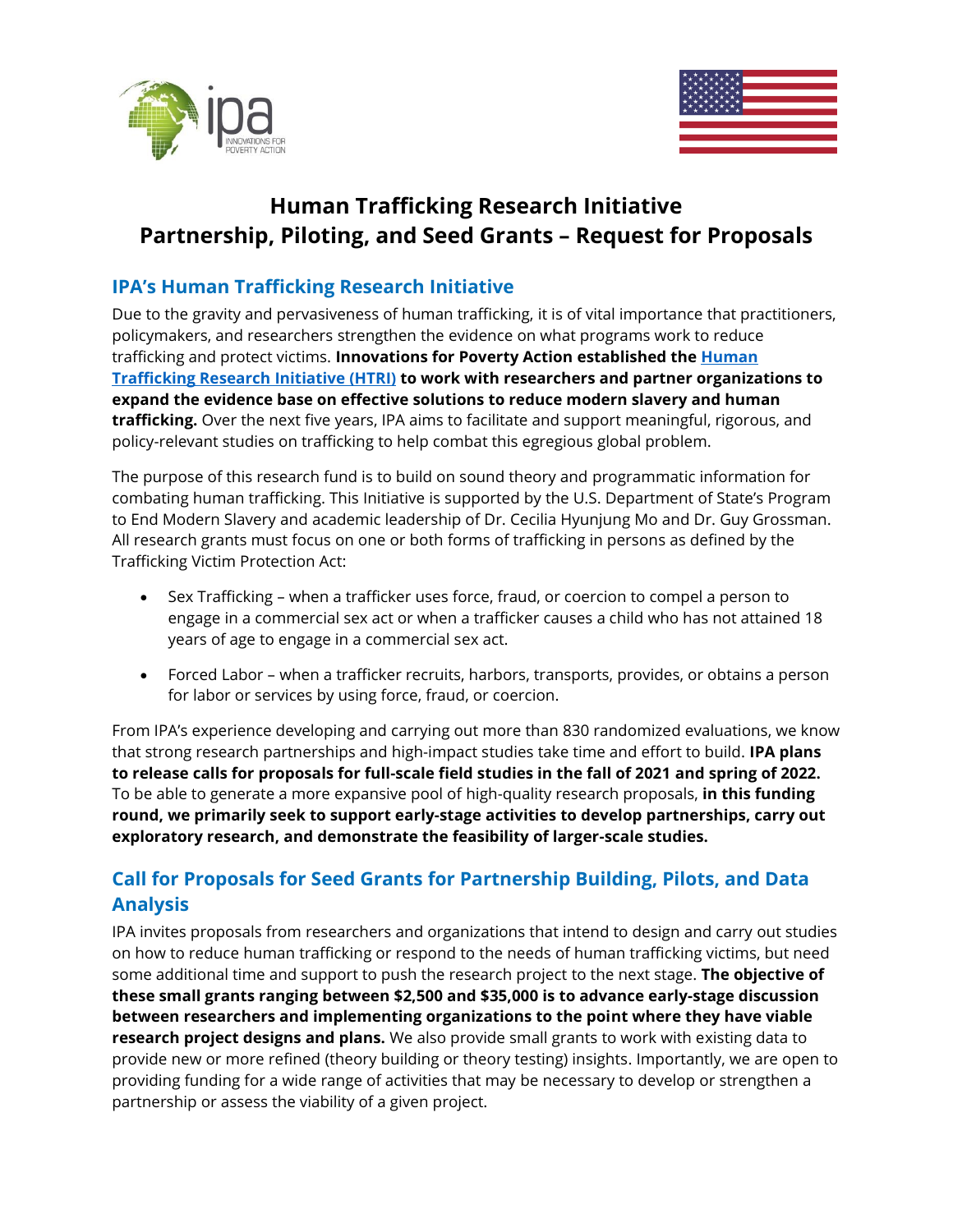**We expect to fund a total of 6 to 9 proposals in this round that, as noted, could cover a range of different activities.** We hope that these early-stage grants will generate a set of meaningful partnerships, refined evidence, and promising projects that will become viable applicants for fullscale studies at a later stage. In future funding rounds, IPA will primarily target funding for full-scale studies using RCTs as their methodology for causal inference. Given the limited number of largescale field studies on human trafficking, we will be open to other types of research designs that can make meaningful contributions to the field, including establishing unique panel data, developing and testing new measurement techniques, and utilizing administrative data to provide novel insights. The large grants are intended to support research costs and not project implementation costs, though modest additional implementation costs will be considered.

For researchers interested in partnering with an IPA office to implement research, please refer to IPA's list of country offices for support in the [guidelines](https://www.poverty-action.org/publication/human-trafficking-research-initiative-rfp-seed-round-guidelines) for a complete list of contact information.

**Proposals are due by March 21, 2021**. These grants are geared to rapidly generate usable data and analysis, so we expect all projects to produce **substantive progress reports by December 31, 2021** and **close by March 31, 2022**. Those interested in applying are asked to first read through our funding priorities below. If you have any questions about the application or are interested in matchmaking HTRI support to a relevant research or implementing partner, please reach out to [ipa\\_htri@poverty-action.org.](mailto:ipa_htri@poverty-action.org)

In this round, the HTRI will consider proposals that include:

- **Small research pilots of promising interventions**: These are grants that would fund the cost of a small pilot to assess the feasibility and value of a larger research project. These grants are intended to be the first step of formal research for promising interventions and anti-trafficking activities. Programs with monitoring and evaluation data, administrative data, and/or sound theories of change that indicate promising impact would be a good fit for this grant (for example, an employer-incentive scheme that has qualitative reports of success, or a reintegration program with promising signs of reduced rates of re-trafficking). We anticipate funding between \$10,000 to \$35,000 per pilot.
- **Seed money for a travel grant or staff time to build on nascent research ideas**: In normal times, IPA has issued small travel grants for researchers to develop partnerships and explore the logistics of promising research ideas. While this grant can be used for travel, we recognize it may not be safe due to COVID-19. Therefore, we encourage proposals that outline how project ideas and contextual factors can be appropriately explored given COVID-19 constraints. For instance, site visits by nationally based academics are highly encouraged in lieu of international travel. IPA country offices are also able to provide support. We anticipate funding between \$2,500 and \$15,000 per award.
- **Small grants for data work using existing sources to examine program impact**: These are small grants that will support researchers to use a partner's administrative data or other existing data sets, conduct desk research to deepen previous research analysis, or create new analysis to help inform research project design and viability. We expect to see applications either explain how existing analysis could be improved or potentially be used to draw additional conclusions (for example, how further analysis of existing social network platforms can further isolate trafficking recruitment mechanisms). We would expect these